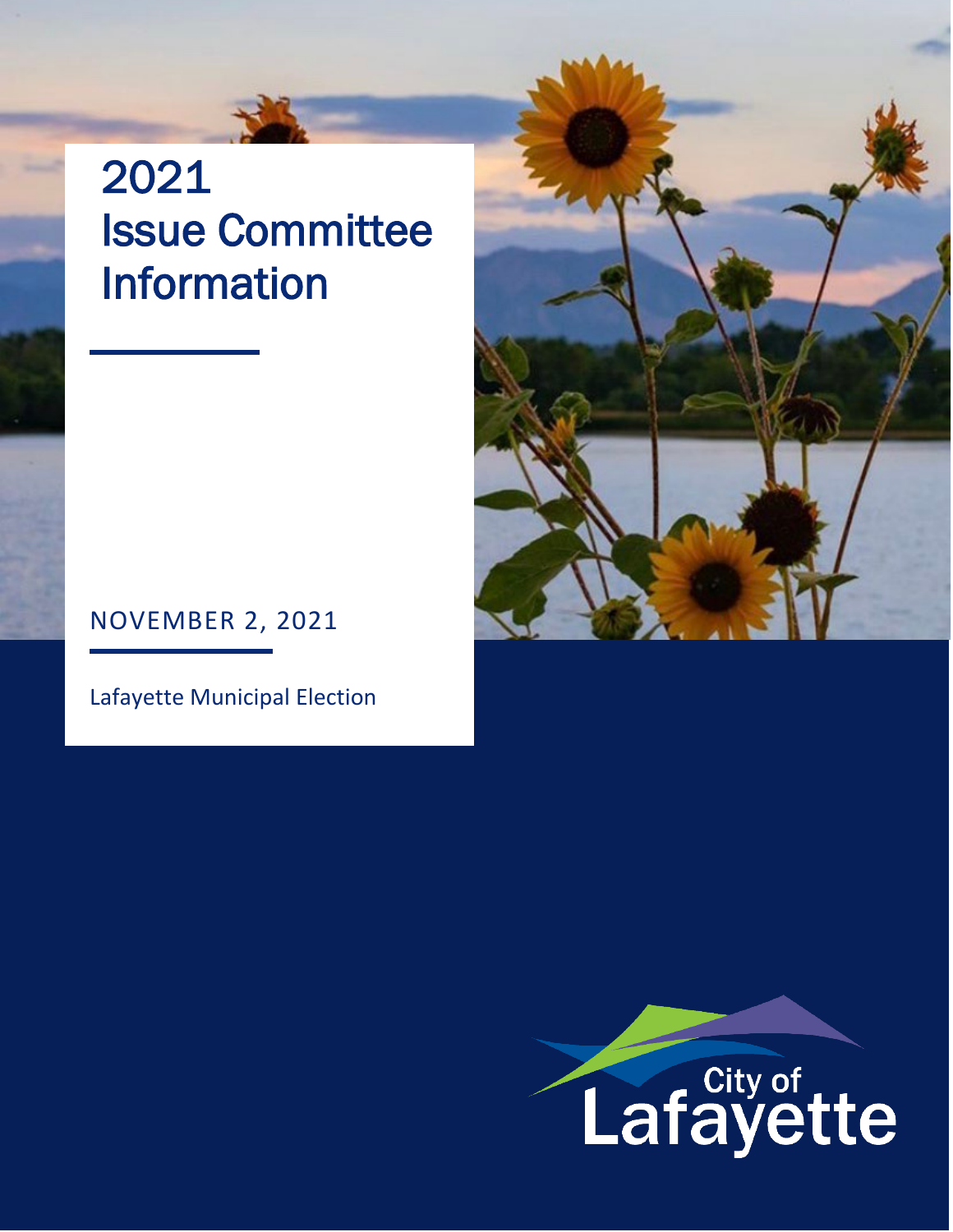# Election Calendar

| October 12, 2021  | Contribution and Expenditure report to be filed with the City Clerk<br>(21 days prior to the election). Reporting period is from the<br>beginning of the initial filing through October 7, 2021. |
|-------------------|--------------------------------------------------------------------------------------------------------------------------------------------------------------------------------------------------|
| October 29, 2021  | Contribution and Expenditure report to be filed with the City Clerk<br>(Friday prior to the election). Reporting period is from October 8<br>through October 24, 2021.                           |
| November 2, 2021  | <b>ELECTION DAY (Polls close at 7pm)</b>                                                                                                                                                         |
| November 17, 2021 | Campaign signs must be removed (15 days after the election)                                                                                                                                      |
| December 2, 2021  | Contribution and Expenditure report to be filed with the City Clerk<br>(30 days after the election). Reporting period is from October 25<br>through November 27, 2021.                           |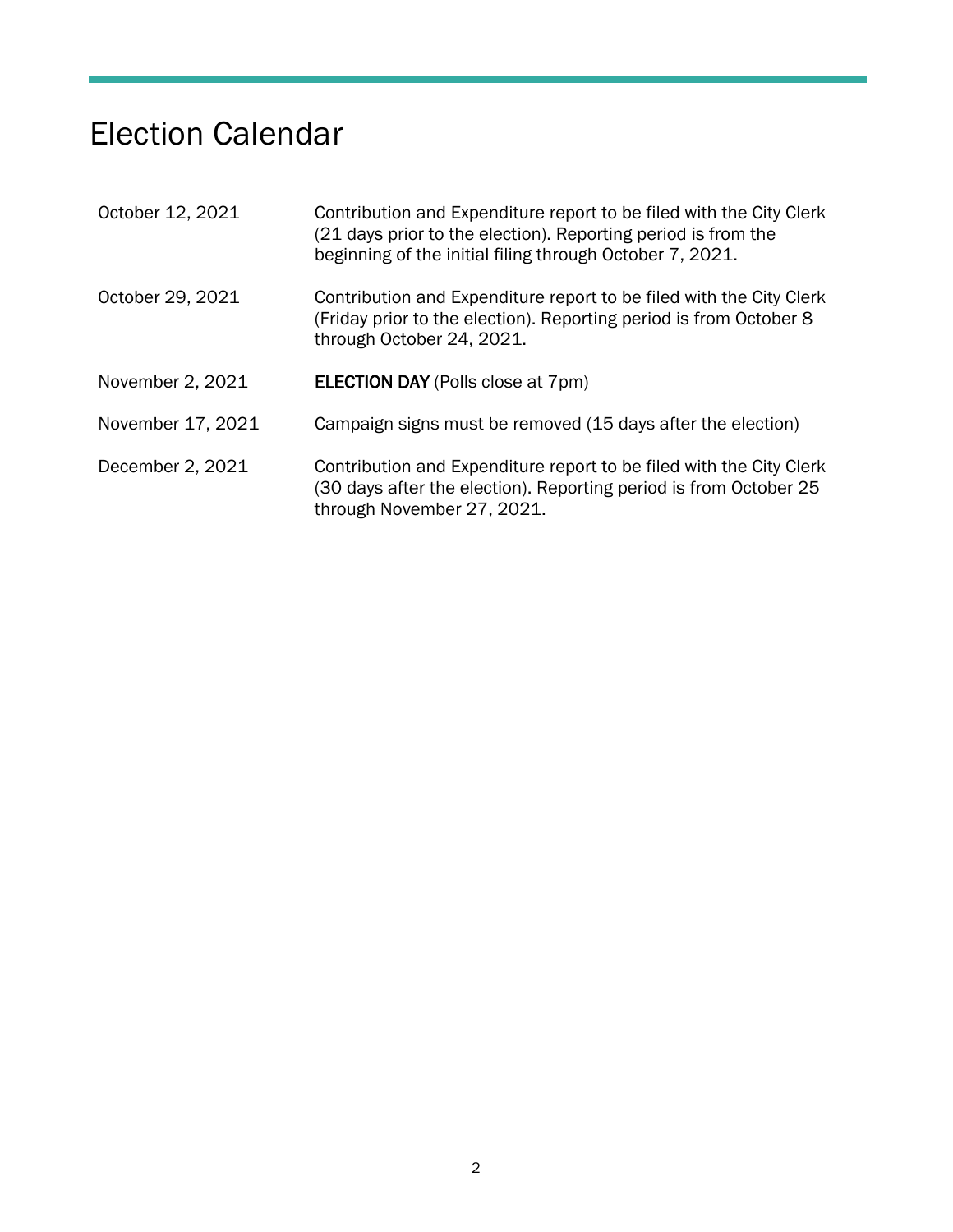# Issue Committee Information

# **INTRODUCTION**

This packet contains information about forming an Issue Committee, reporting campaign contributions, and conducting a campaign in support or opposition to a ballot issue or question.

# ISSUE COMMITTEE

An Issue Committee is any person, organization, or group of people, with the purpose of supporting or opposing any ballot item, that has accepted or made contributions or expenditures in excess of \$200.

# COMMITTEE REGISTRATION

A Committee Registration Form must be completed within ten (10) calendar days of accepting contributions or making contributions or expenditures in excess of two hundred dollars to support or oppose any ballot issue or ballot question. The "Registered Agent" of the committee is responsible for maintaining records and filing reports.

# BANK ACCOUNTS

All contributions received by an issue committee must be deposited and maintained in a financial institution in a separate account, the title of which must include the name of the committee. It is recommended that the account be opened as a personal checking account.

# CAMPAIGN CONTRIBUTIONS & REPORTING REQUIREMENTS

Issue committees are required to report to the City Clerk their cash and in-kind contributions of \$20 or more as well as all expenditures made on behalf of the campaign.

Reports may be filed by scanning and emailing or by fax (303-665-2153) no later than the close of business on the date due.

It is the committee's responsibility to become familiar with the provisions of the Colorado Fair Campaign Practices Act, which is available online at: [http://www.sos.state.co.us/pubs/info\\_center/laws/Title1Article45.html](http://www.sos.state.co.us/pubs/info_center/laws/Title1Article45.html)

To view the Colorado Campaign and Political Finance Manual visit: <http://www.sos.state.co.us/pubs/elections/CampaignFinance/files/CPFManual.pdf>

# CAMPAIGN REPORT FORMS

Copies of the required campaign report forms are found in the last section of this packet. Make extra copies of the forms you will need to file.

#### REPORT OF CONTRIBUTIONS AND EXPENDITURES

Issue Committees must itemize contributions and expenditures on this form. Only the registered agent or the designated filing agent may sign the contribution and expenditure report.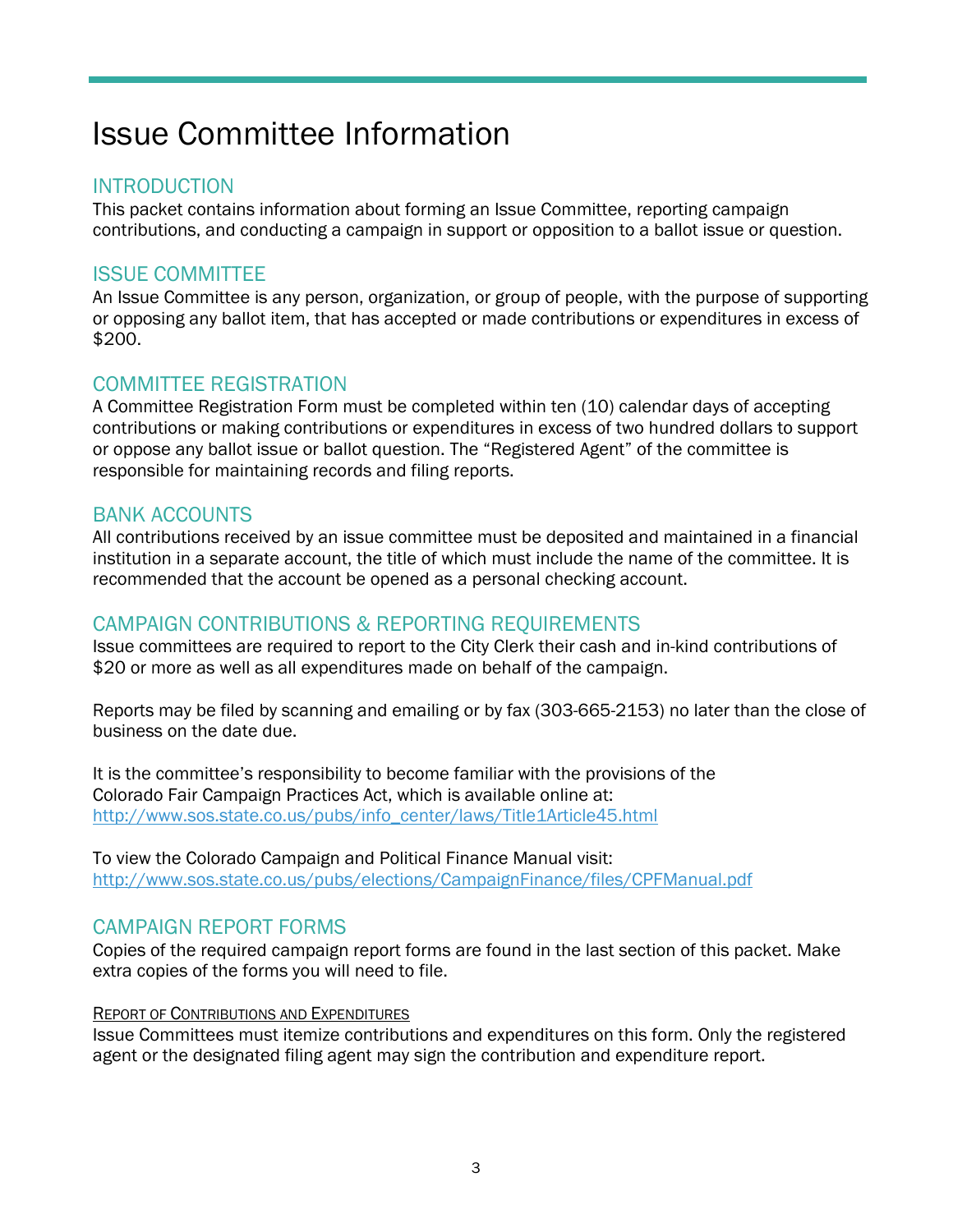#### **PENALTIES**

The penalty for late filing is \$50 per day. Failure to file reports may be considered a Class 2 misdemeanor. Please refer to the enclosed 2021 Election Calendar for due dates and reporting periods.

#### REPORTS ARE A PUBLIC RECORD

All reports submitted to the City Clerk will be made available for public inspection. Reports are also posted on the City's website.

### **CAMPAIGNING**

Issue Committees and their supporters are permitted to go door to door for the purpose of political campaigning, but "No Soliciting" and "No Trespassing" signs must be observed. See Section 55-32 of the Lafayette Code of Ordinances.

Issue Committees and their supporters are prohibited from campaigning inside municipal buildings (e.g., City Hall, the Golf Course Clubhouse, Recreation Center, Library, etc.). EXCEPTION: You may rent a room in a City facility for any election activity, but may not extend that activity beyond the confines of the room. Campaigning outside City facilities is permissible as long as political activities do not impede the normal conduct of business.

Electioneering of any kind is prohibited within 100 feet of the entrance to a polling place on Election Day (November 5, 2019).

Flyers and brochures may not be left in municipal buildings and should not be left in private businesses without permission of the business owner.

The Public Library will provide a table for flyers, brochures, and other campaign materials.

Leafleting cars is not against the law in Lafayette, however if loose leaflets become a litter problem, those responsible could be cited for violating the City's Littering Ordinance.

# ELECTION SIGNS

- **Political signs are not permitted in the public right-of-way. This means any public street,** way, place, alley, sidewalk, easement, park, square, plaza, or city-owned right-of-way dedicated to public use. (The assumed street right-of-way line is immediately behind the sidewalk, or when there is no attached or detached sidewalk, the assumed street right-ofway line is ten (10) feet from the edge of the roadway.)
- **Signs are not permitted in the right-of-way for a State or Federal highway. In Lafayette, this** applies to Hwy 287, Baseline Road, Hwy 7 and Hwy 42.
- Signs are NOT allowed in the medians of public streets.
- Signs are NOT allowed in the planter boxes on Public Road.
- Signs or fliers may not be posted on utility or traffic signal poles, utility cabinets, or trees on public property.
- **Postings are not permitted on, or within, rights-of-way adjoining City-owned property (open** space, parks, bike paths, or trails).
- Signs may not be posted in or on a municipal building or City-owned property (e.g., City Hall, Recreation Center, Library, Golf Course Clubhouse, Police and Fire buildings, City parks, etc.). The Public Library will provide a table for flyers, brochures and other campaign items.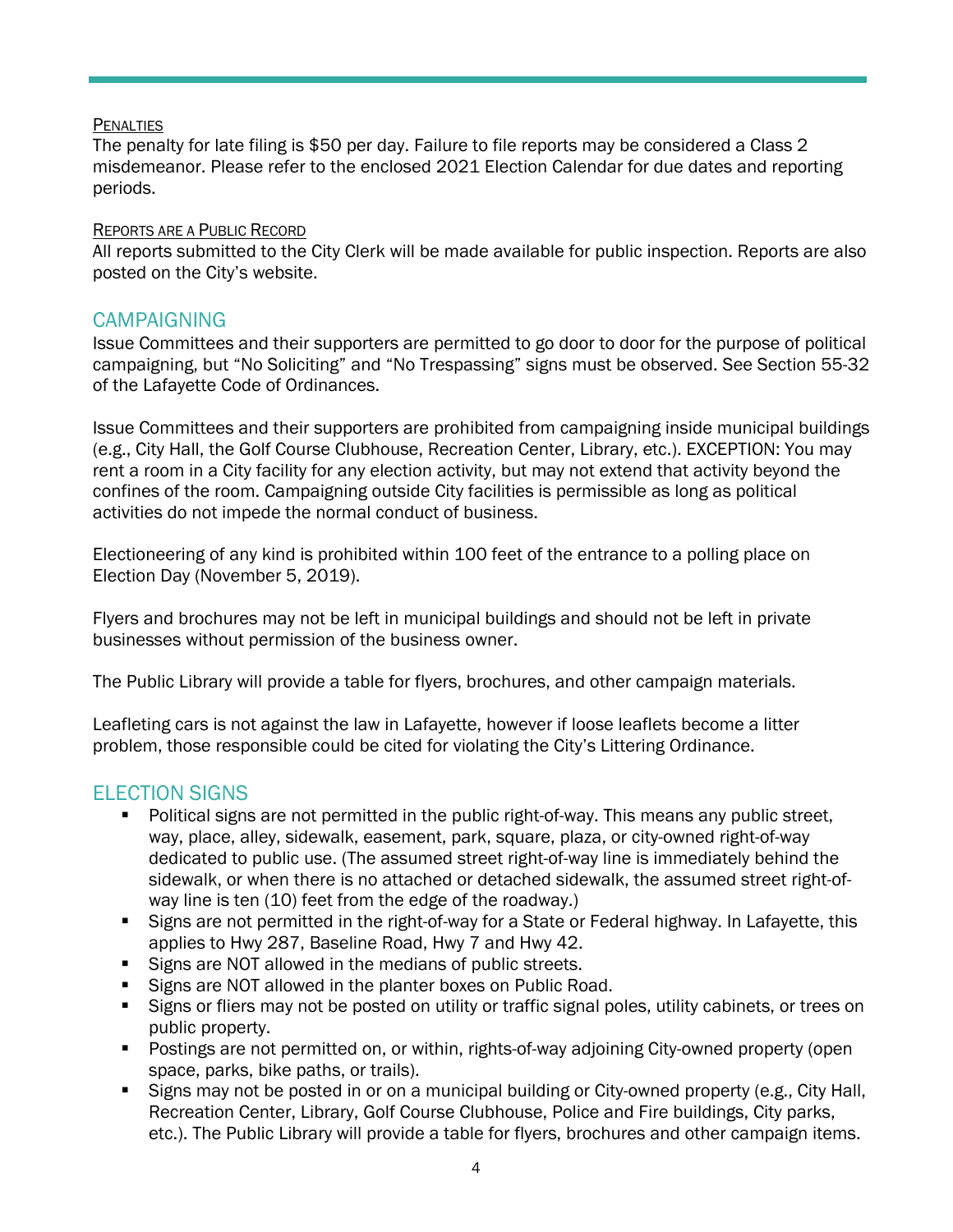Hand-held signs are allowed. Individuals displaying hand-held signs must not interfere with pedestrian or vehicular traffic and may not create a traffic hazard or disturbance.

Signs that are not placed properly will be removed by City staff and can be retrieved at City Hall. Call 303-661-1263 or email [Jon.Hoffman@lafayetteco.gov](mailto:Jon.Hoffman@lafayetteco.gov) for more information regarding signs.

# ELECTION ADMINISTRATION

Regular and special municipal elections are administered by the Lafayette City Clerk's Office under provisions of the Municipal Code, City Charter, and Colorado law. The City Clerk's Office will assist you with the election process; however the City Clerk may not provide legal advice. You should consult with your own attorney about the application of the law to your own situation.

# MAIL BALLOT ELECTION

The November 2, 2021 municipal election will be conducted as a mail ballot election in coordination with the Boulder County Clerk's Office. Ballots will be mailed to all registered city voters approximately two weeks before the election. Voted ballots will be returned to and processed by Boulder County Elections. Issue committees, candidates, members of the public and the news media are welcome to observe the mail ballot process at any time. It is recommended that you call the County in advance to determine whether ballots are being processed at the time you plan to visit.

# IMPORTANT CONTACT INFORMATION

Lafayette City Clerk's Office

| Lynnette Beck, City Clerk<br>Email: Lynnette.Beck@lafayetteco.gov      | 303-661-1227 |
|------------------------------------------------------------------------|--------------|
| Susan Barker, Deputy City Clerk<br>Email: Susan.Barker@lafayetteco.gov | 303-661-1222 |

Website: https://lafayetteco.gov/424/Elections

Voter Registration, Replacement Ballot, and/or Polling Place Questions

|          | <b>Boulder County Elections</b> | 303-413-7740 |
|----------|---------------------------------|--------------|
| Email:   | vote@bouldercountyvotes.org     |              |
| Website: | www.bouldercountyvotes.org      |              |
|          | www.bouldercounty.org/elections |              |

Questions/Complaints Regarding Placement of Campaign Signs

Jon Hoffman 303-661-1263 Email: [Jon.Hoffman@lafayetteco.gov](mailto:Jon.Hoffman@lafayetteco.gov)

# CAMPAIGN FINANCE FREQUENTLY ASKED QUESTIONS

Q: What is the maximum per person contribution one can make to my committee? A: Because Lafayette has not imposed a limit, a committee may accept contributions in any amount from an individual contributor.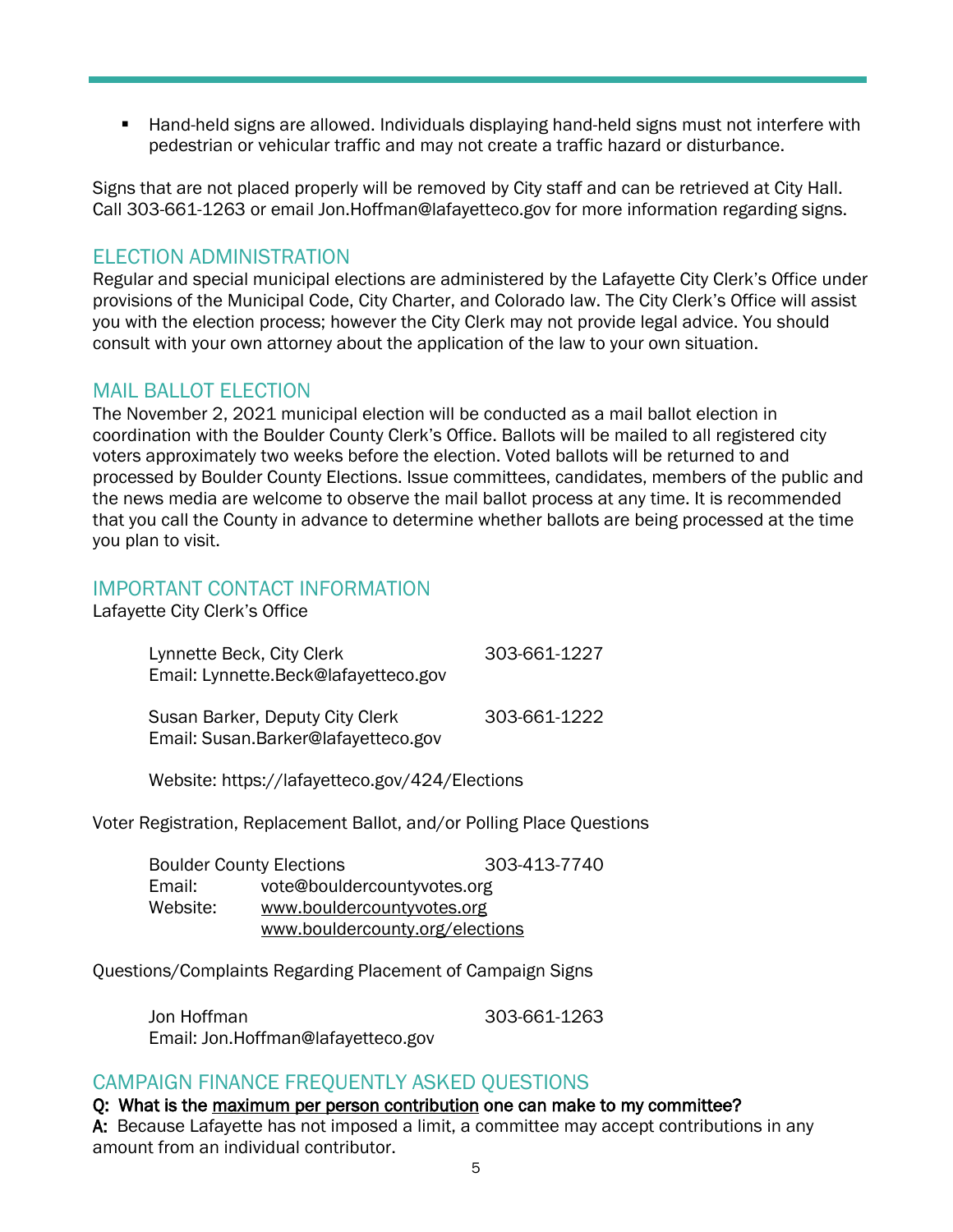### Q: Do my deposits into my committee account constitute a contribution "by me" personally? Is there a limit on personal contributions?

A: Yes, your personal deposits constitute a contribution from you. There is no limit on the amount a person may contribute to an issue committee.

### Q: Is there a limit to the number of times a person can contribute to an issue committee?

A: No. You must itemize any amount of \$20 or more received from a single contributor during a reporting period and include the name and address of the contributor. If a contributor gives a total of \$100 or more during a reporting period, you must disclose the contributor's name, address, occupation, and employer.

#### Q: Can I receive a reimbursement for personal expenditures from the committee account? Is it better to use a credit card tied to the committee account?

A: Yes. Reimbursements must be reported as expenditures. You may use cash, check, or a credit card (not necessarily tied to the committee account). Note: you may not receive a contribution or make an expenditure (or reimbursement) in "cash" of more than \$100.

### Q: Does an issue committee need to account for the cost of using a personal computer for campaign purposes?

A: The answer is "no" for existing service and equipment (including your printer). If you establish a website for your committee's campaign, the cost must be reported according to the \$20 rule presented above.

#### Q: If a person who is on an issue committee has a personal cell phone and uses "minutes" for campaign purposes, should the cost be reported on the expenditures report?

A: All contributions and expenditures must be reported. The \$20 rule reads: Expenditures of \$20 or more must be *itemized*, so if your campaign "minutes" on a personal cell phone account do not add up to \$20 within a single reporting period, the cost may be entered under "Non-Itemized Expenditures" (line 15) of the Report of Contributions and Expenditures form.

If, however, you have a cell phone account that was set up *exclusively* for campaign purposes, and the cost per reporting period is \$20 or more, you must itemize. Again, if the cost per reporting period is less than \$20, you may enter it as a non-itemized expenditure.

#### Q: If leaflets are printed on paper that the issue committee already owns, does this count as spending?

A: This would be considered a non-monetary contribution. The value of non-monetary contributions must be reported according to the \$20 rule.

#### Q: Who must disclose their occupation and employer on the Contribution and Expenditure Report Form?

A: If your supporter contributes \$100 or more during a single reporting period, you must disclose their name, address, occupation, and employer.

#### Q: Can committees be reimbursed by other committees if they participate in a common expenditure?

A: The committee being reimbursed will declare the money as a returned expenditure. The committee reimbursing will declare the money as expenditure. Reimbursements shall be made within 30 days of the expense.